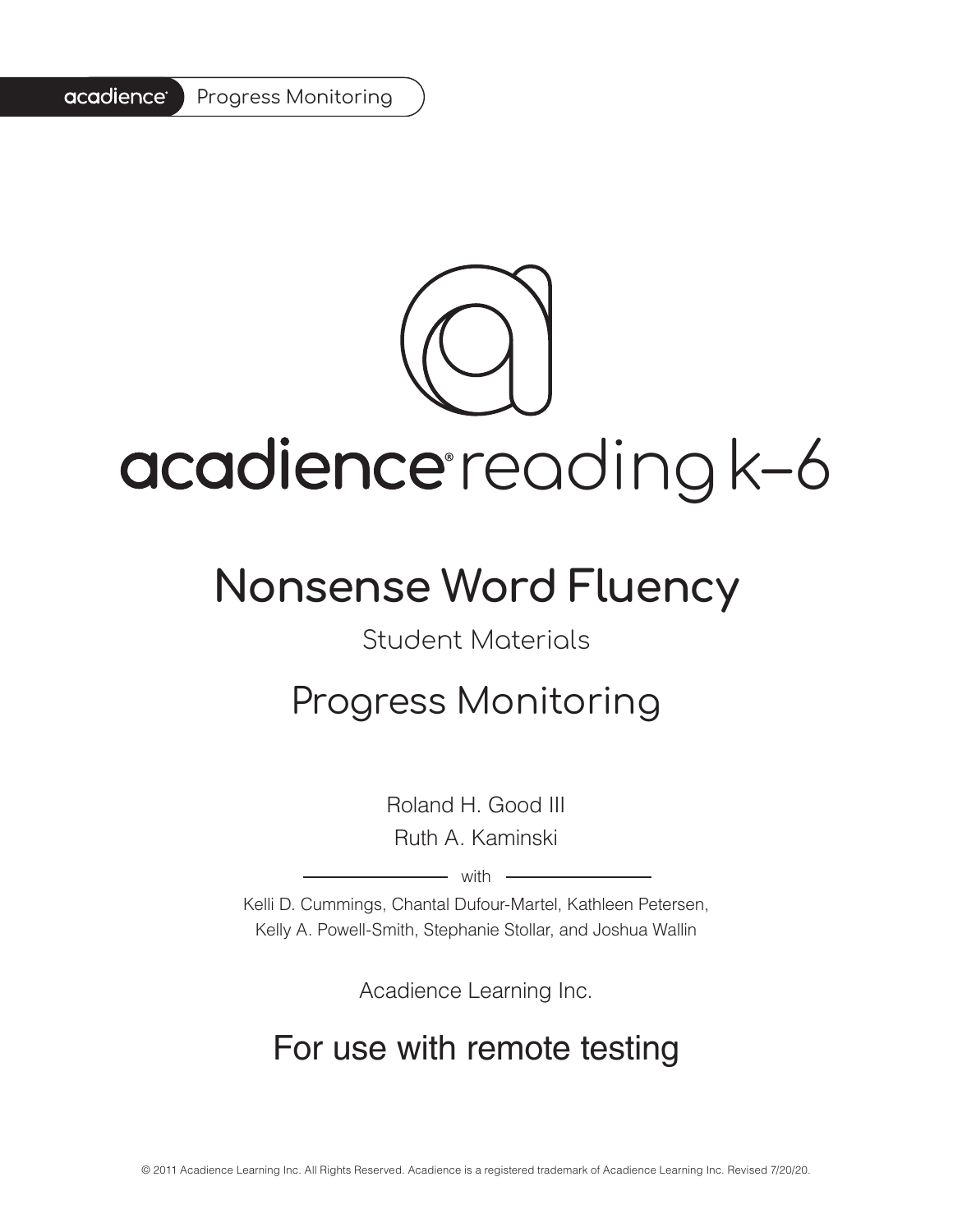## sog mip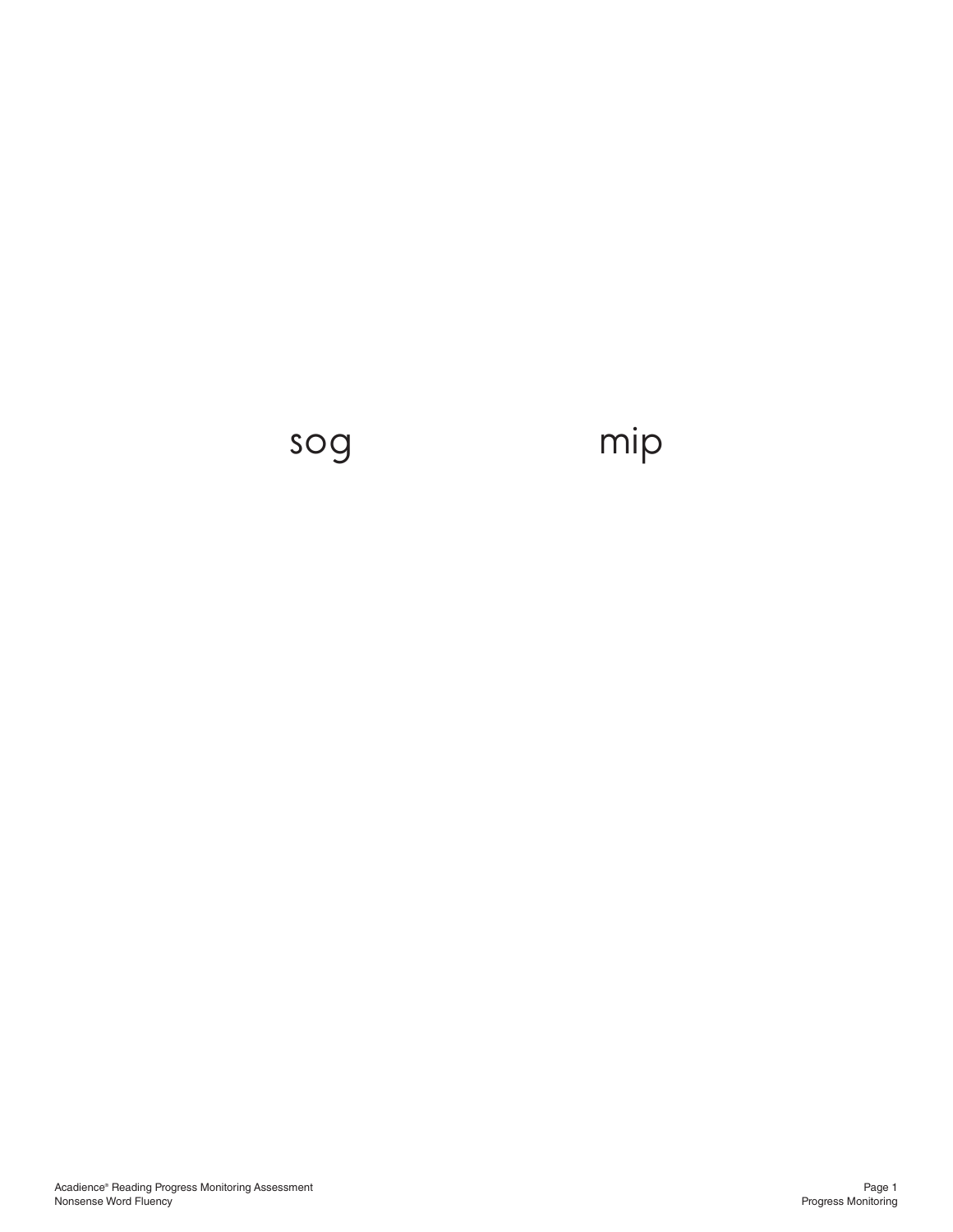| hif<br>$\blacktriangleright$ | mez            | un  | jaf | roc |
|------------------------------|----------------|-----|-----|-----|
| liv                          | rem            | vam | OV  | luf |
| yej                          | lig            | zat | hof | puj |
| ib                           | maj            | WOS | keb | ruk |
| ug                           | jin            | pag | bom | sez |
| des                          | woj            | lut | rav | zil |
| kun                          | $\overline{q}$ | yim | rev | kol |
|                              |                |     |     |     |
| huf                          | SOZ            | zas | dif | em  |
| ked                          | tov            | ZUV | paf | jip |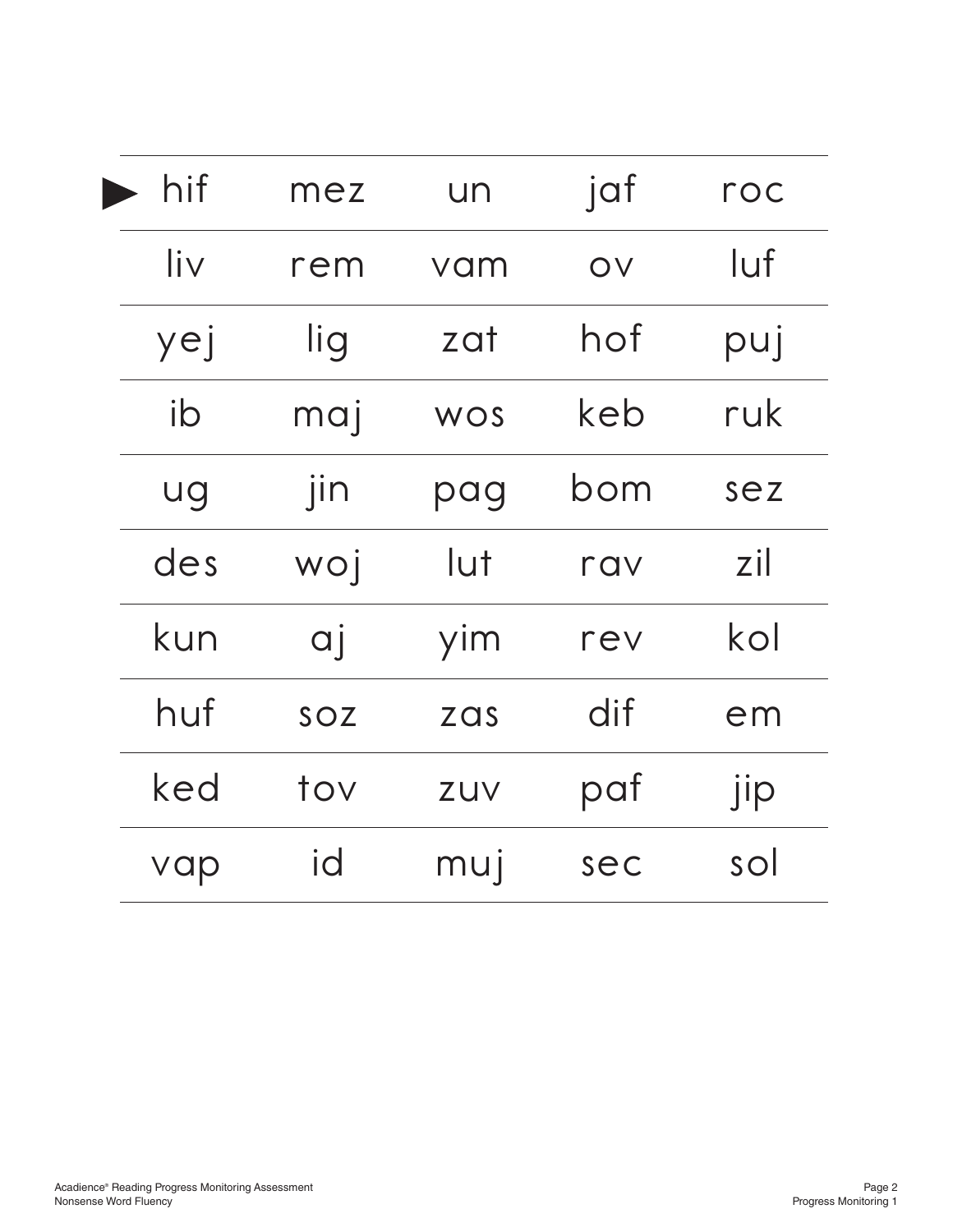| ris<br>$\blacktriangleright$ | baj            | uk  | zom     | het        |
|------------------------------|----------------|-----|---------|------------|
| foj                          | muc            | yeb | $i\vee$ | baf        |
| yaz                          | mol            | zet | pid     | <b>luv</b> |
| im                           | $\overline{O}$ | jeg | kal     | fub        |
| 0t                           | juf            | fal | neb     | diz        |
| huc                          | wiv            | mes | pav     | zol        |
| dus                          | $\overline{O}$ | jes | tiz     | mak        |
| rud                          | sej            | wac | mis     | OS         |
| bis                          | bez            | jav | tuf     | joc        |
| zin                          | ub             | tej | bal     | of         |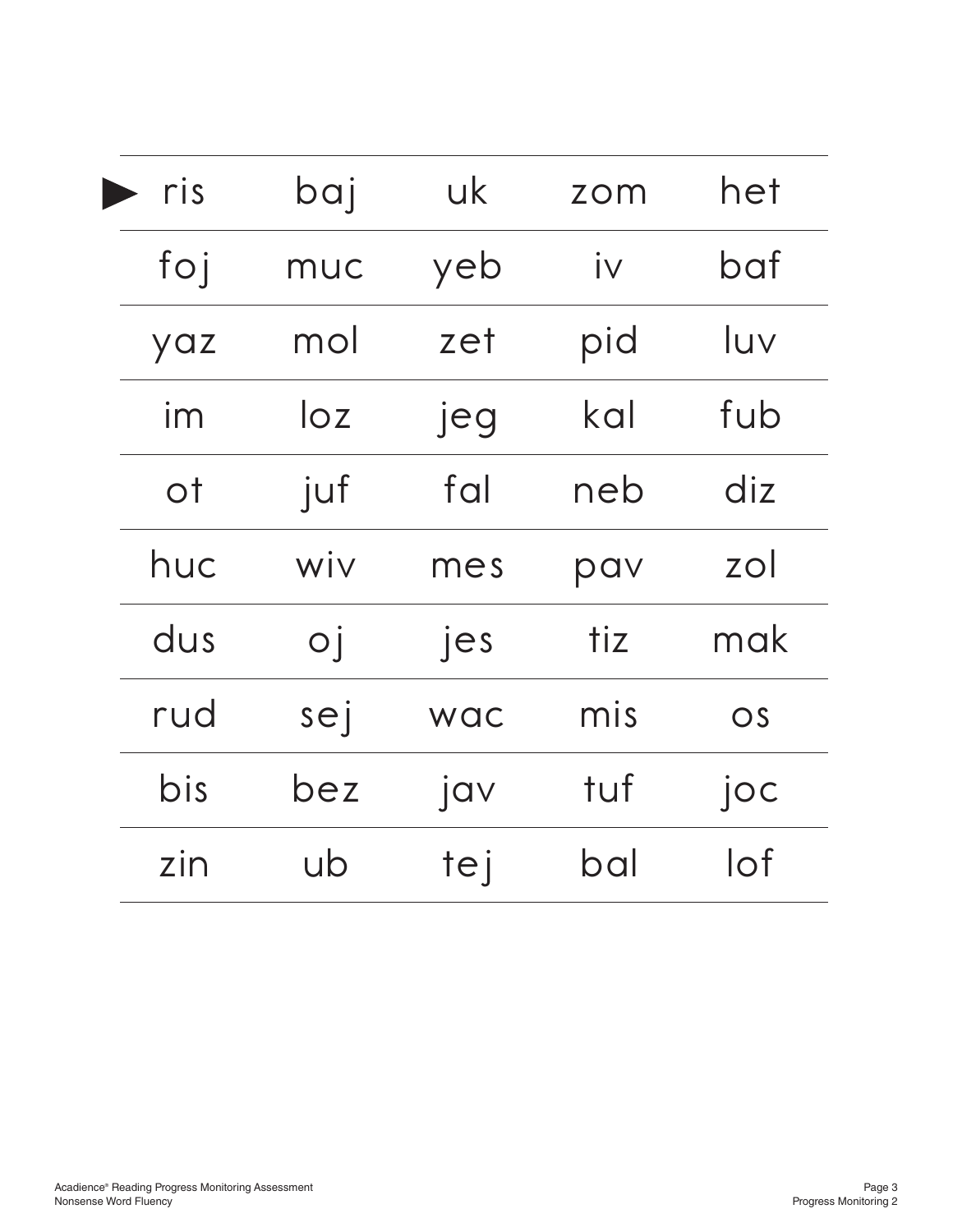| sek<br>$\blacktriangleright$ | tav | og  | yuk | lil |
|------------------------------|-----|-----|-----|-----|
| may                          | nef | vif | UZ  | non |
| jez                          | fid | yud | mot | sav |
| ep                           | poz | zal | suf | bil |
| od                           | vil | teb | nuc | nav |
| dep                          | ZOj | ras | luz | wic |
| bof                          | ev  | zun | fav | mim |
| dom                          | tiv | zes | haf | un  |
| $\overline{\text{I}}$        | nij | jaj | puc | zem |
| yef                          | um  | miv | pof | pac |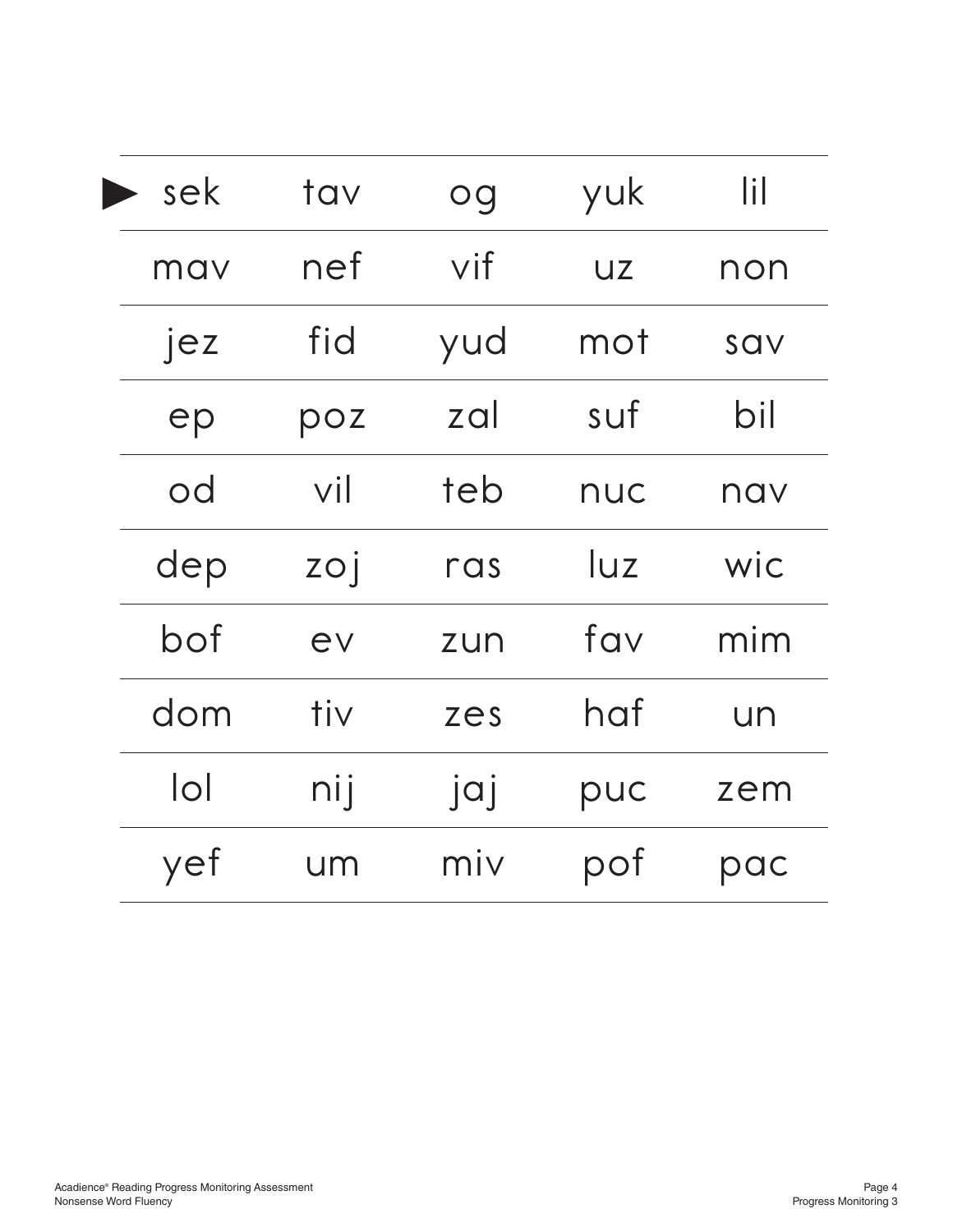| lun    | naj | ec         | zob | tig |
|--------|-----|------------|-----|-----|
| bov    | fim | vac        | U   | hed |
| WOV    | dek | vun        | hac | riv |
| af     | huz | $V$ im     | seg | nop |
| OC     | zeb | kam        | tul | hiz |
| nad    | zez | rop        | ruj | wis |
| $l$ ak | ij  | wun        | boz | kec |
| pib    | bav | <b>WUC</b> | bol | ek  |
| meb    | maj | juv        | dit | zok |
| yec    | ob  | niz        | buc | rak |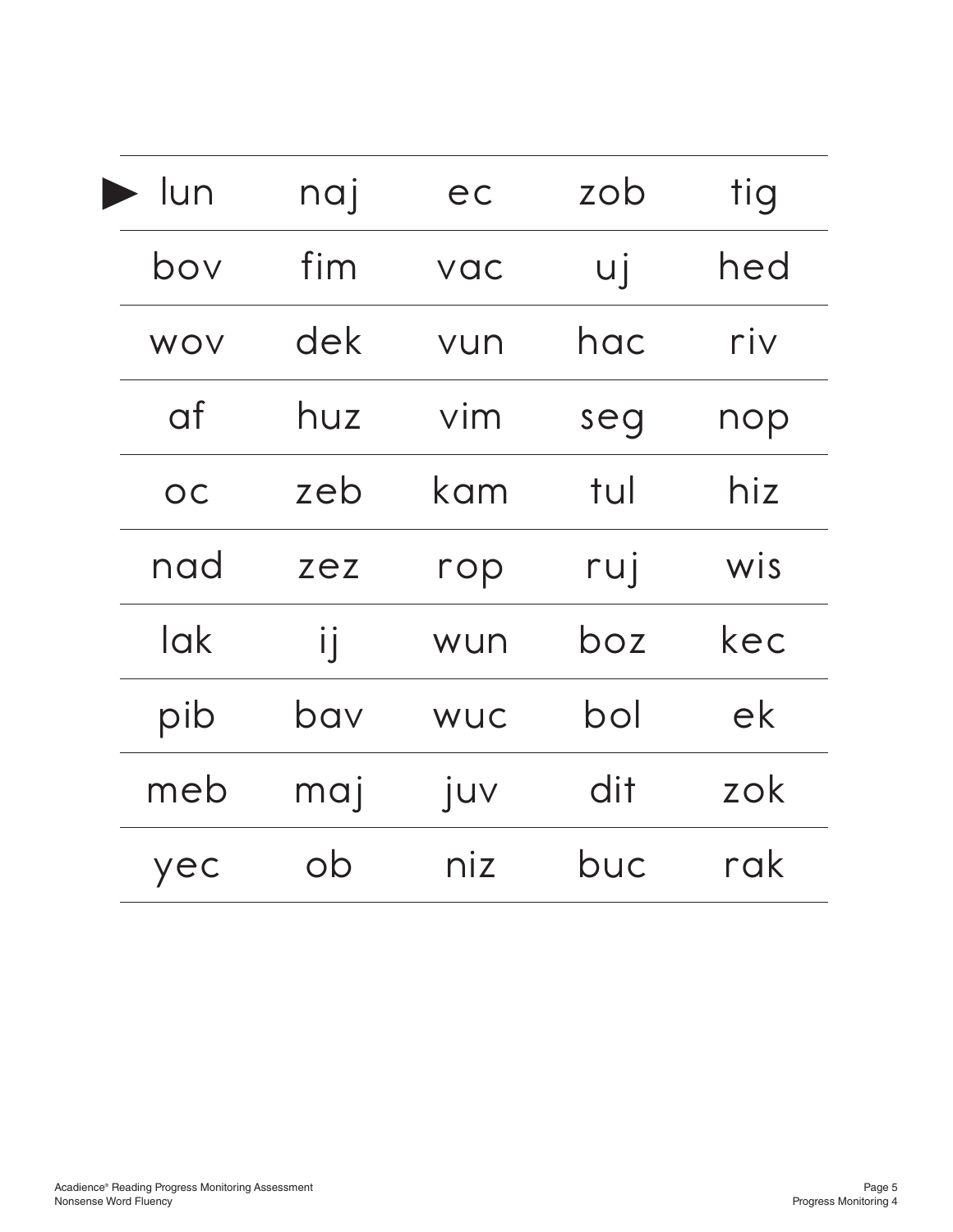| lim<br>$\blacktriangleright$ | $s$ aj     | ug  | yot           | fep        |
|------------------------------|------------|-----|---------------|------------|
| dej                          | tas        | yop | $\mathsf{ij}$ | dun        |
| ZOV                          | sal        | yit | ped           | muv        |
| ic                           | kav        | veg | dop           | kuk        |
| ul                           | waf        | pok | mel           | biv        |
| ret                          | <b>VUV</b> | hin | roj           | jad        |
| fen                          | <b>QV</b>  | zot | biz           | lud        |
| sug                          | dij        | yat | nog           | $\epsilon$ |
| mef                          | piz        | ZQV | pul           | zof        |
| wob                          | em         | hij | kas           | kuc        |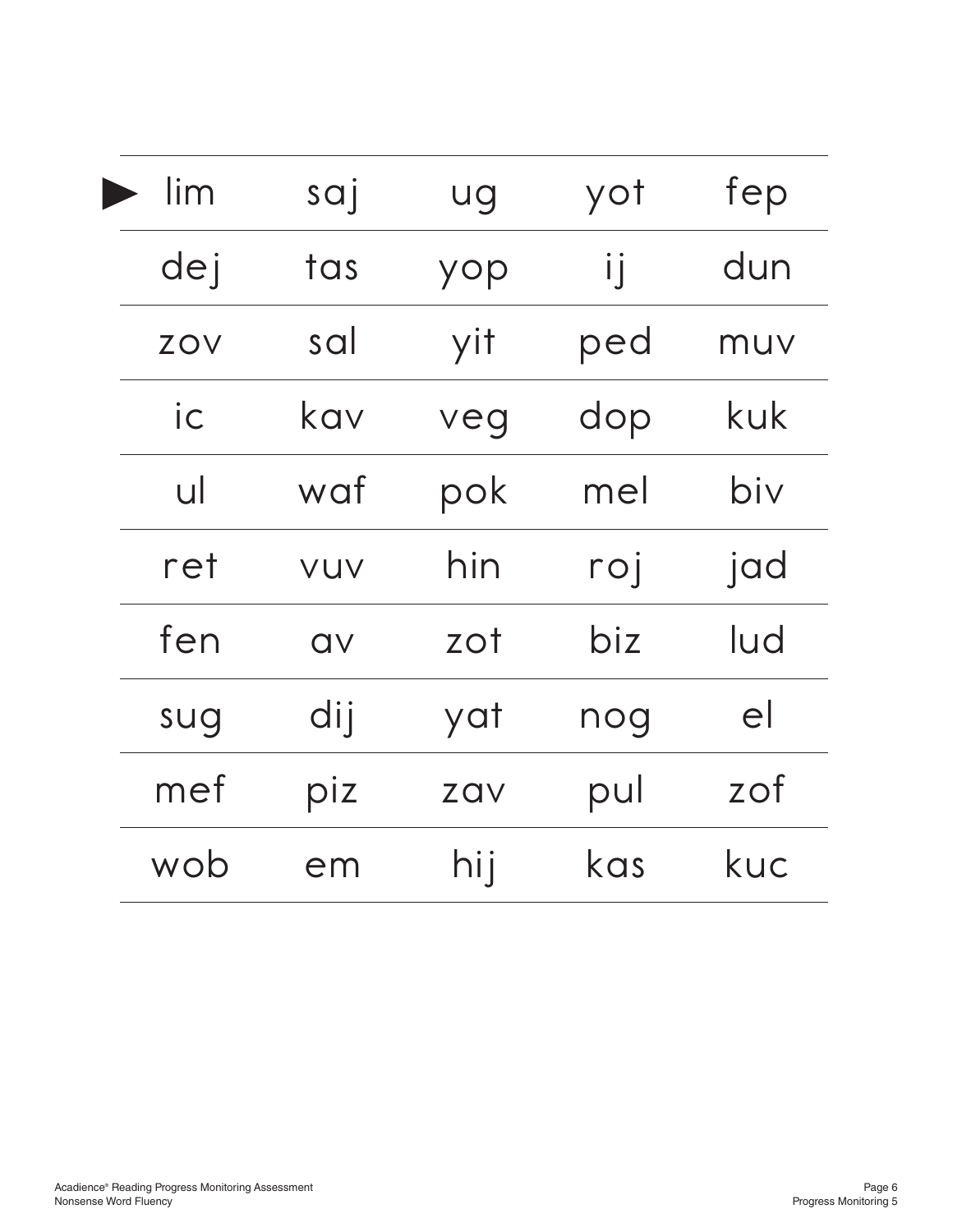| hos<br>$\blacktriangleright$ | bev               | ab  | zut            | mig       |
|------------------------------|-------------------|-----|----------------|-----------|
| pav                          | $ _{\mathsf{OC}}$ | yeg | uj             | tid       |
| jev                          | sif               | jop | tac            | tuz       |
| ib                           | mey               | jus | bac            | kon       |
| ud                           | $\vee$ af         | kel | fod            | riz       |
| ses                          | yuj               | mon | rij            | vad       |
| dat                          | $i\vee$           | zuf | $\mathsf{lov}$ | neg       |
| bas                          | miz               | jom | mep            | <b>UC</b> |
| rik                          | fez               | zuj | pon            | wam       |
| zon                          | id                | fej | maf            | duk       |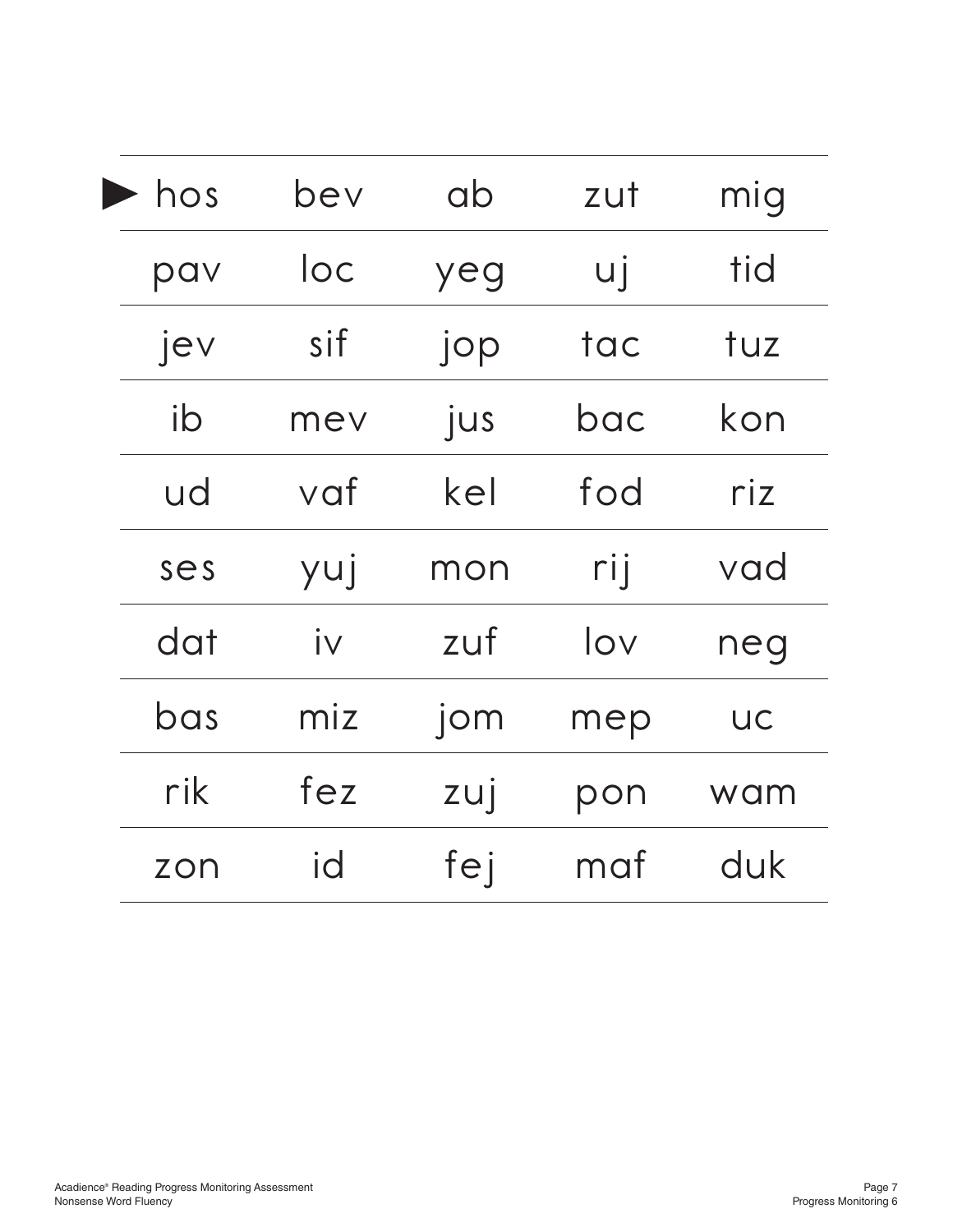| nim | duz            | ak  | zek | dok        |
|-----|----------------|-----|-----|------------|
| rav | lin            | vod | ev  | nus        |
| vez | kac            | yib | duc | hoj        |
| op  | <b>tij</b>     | jak | det | nup        |
| ef  | yof            | pik | nub | laj        |
| sok | yij            | def | raj | <b>VUS</b> |
| faf | $\overline{O}$ | weg | niv | lum        |
| fom | kij            | wal | mec | ut         |
| lef | mij            | vuj | mog | vas        |
| vib | ap             | ruz | reg | mof        |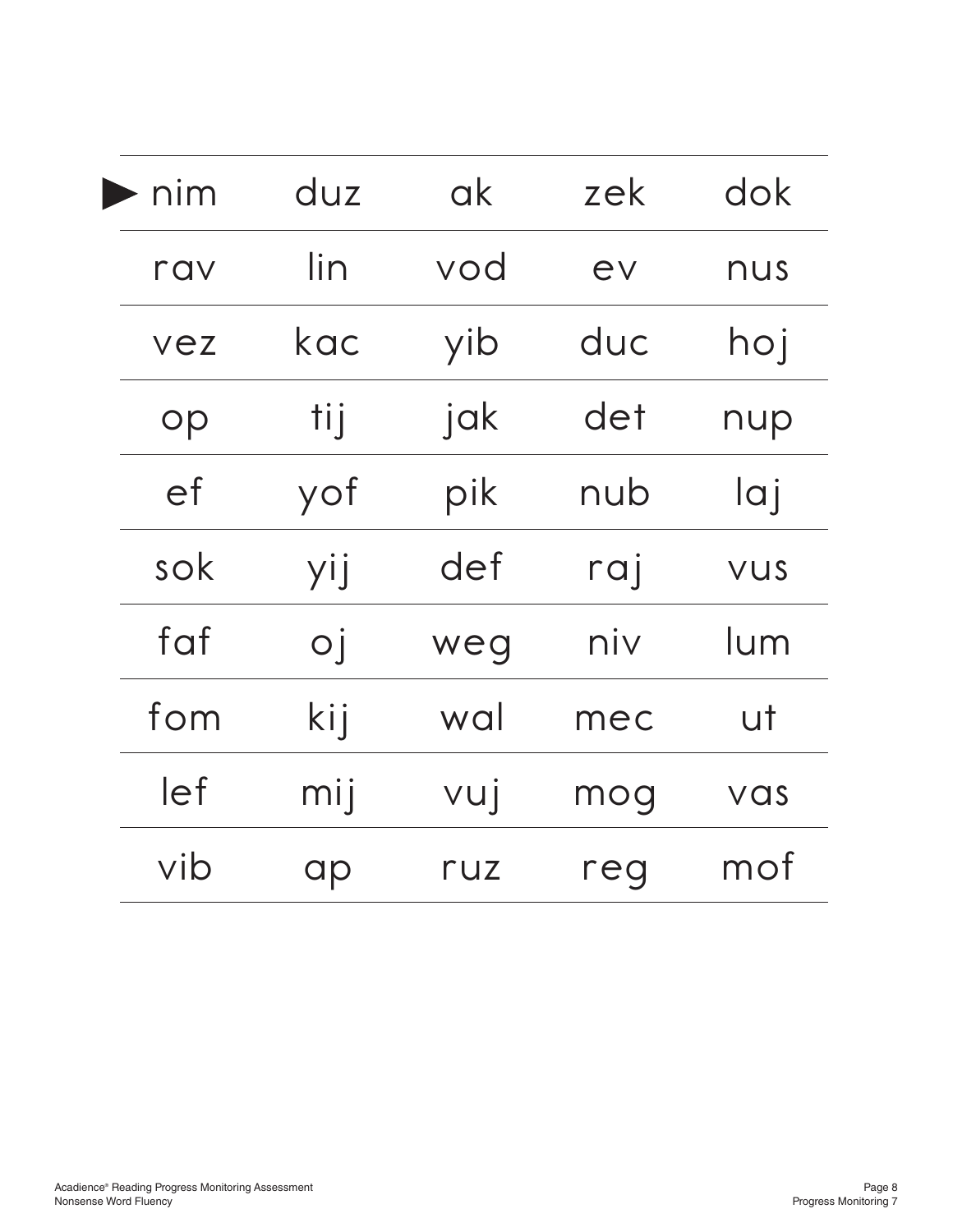| nam   | muz            | et         | wom | fip            |
|-------|----------------|------------|-----|----------------|
| doj   | las            | zef        | UV  | fis            |
| ZOZ   | tem            | vid        | lub | faj            |
| ag    | doz            | <b>VIS</b> | tuc | pec            |
| $U$ f | wik            | tet        | mod | dav            |
| dec   | viv            | rom        | daj | yuf            |
| fob   | $\overline{d}$ | zib        | fev | ruf            |
| hes   | koj            | <b>WUS</b> | kig | $\overline{C}$ |
| hal   | luj            | ziv        | kod | wem            |
| vut   | eb             | paj        | hib | noc            |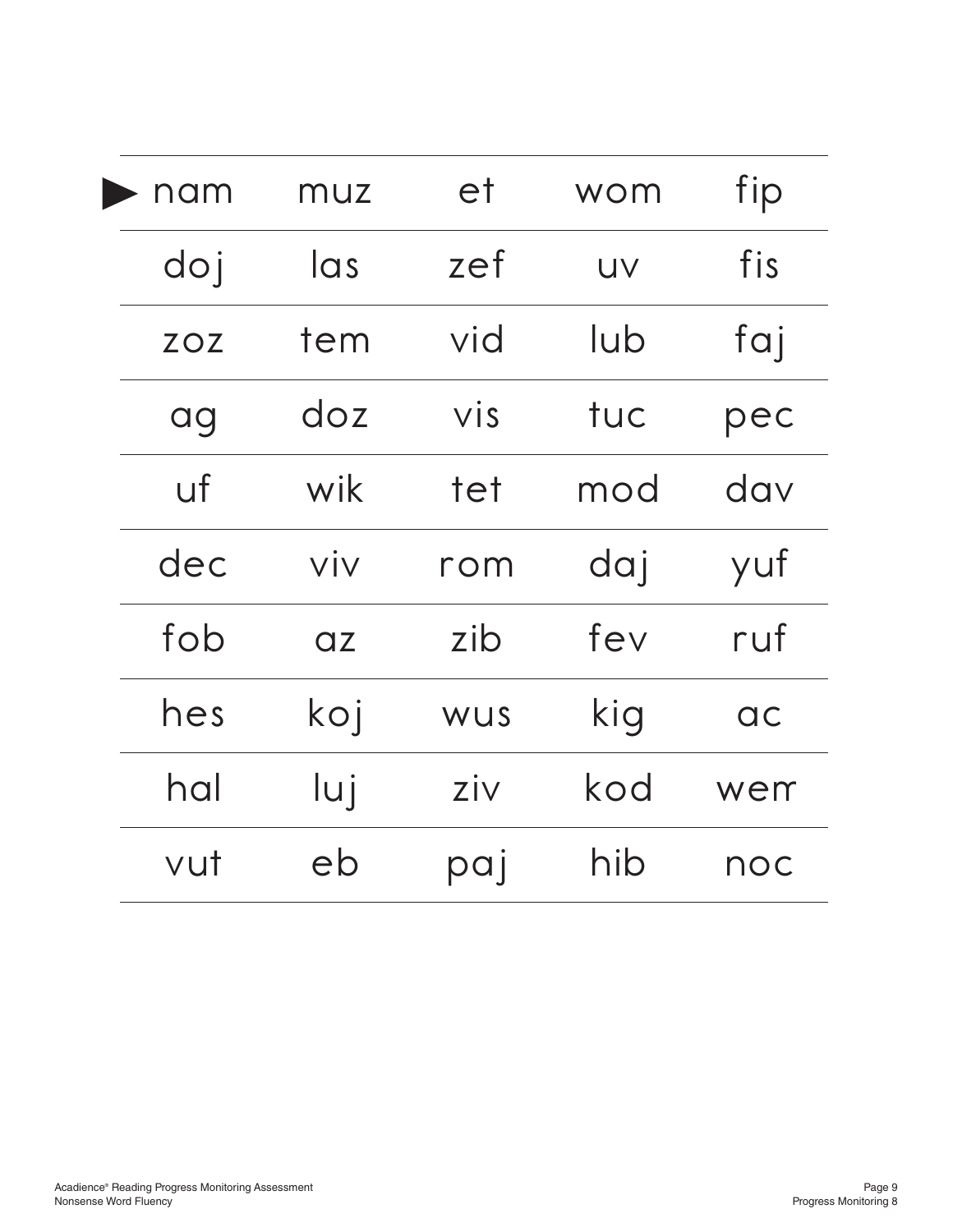| sid<br>$\blacktriangleright$ | buj             | eg  | vok       | hab |
|------------------------------|-----------------|-----|-----------|-----|
| SOj                          | feg             | zac | <b>UZ</b> | mid |
| juz                          | hak             | wif | nem       | moz |
| ig                           | koz             | jum | nep       | kat |
| om                           | ze <sub>l</sub> | sac | fik       | nuz |
| laf                          | wej             | kip | puv       | von |
| sas                          | OV              | yic | sev       | tum |
| bes                          | kaj             | yug | hil       | Ol  |
| sup                          | <b>MOV</b>      | yav | sep       | vig |
| jol                          | en              | puz | lac       | mil |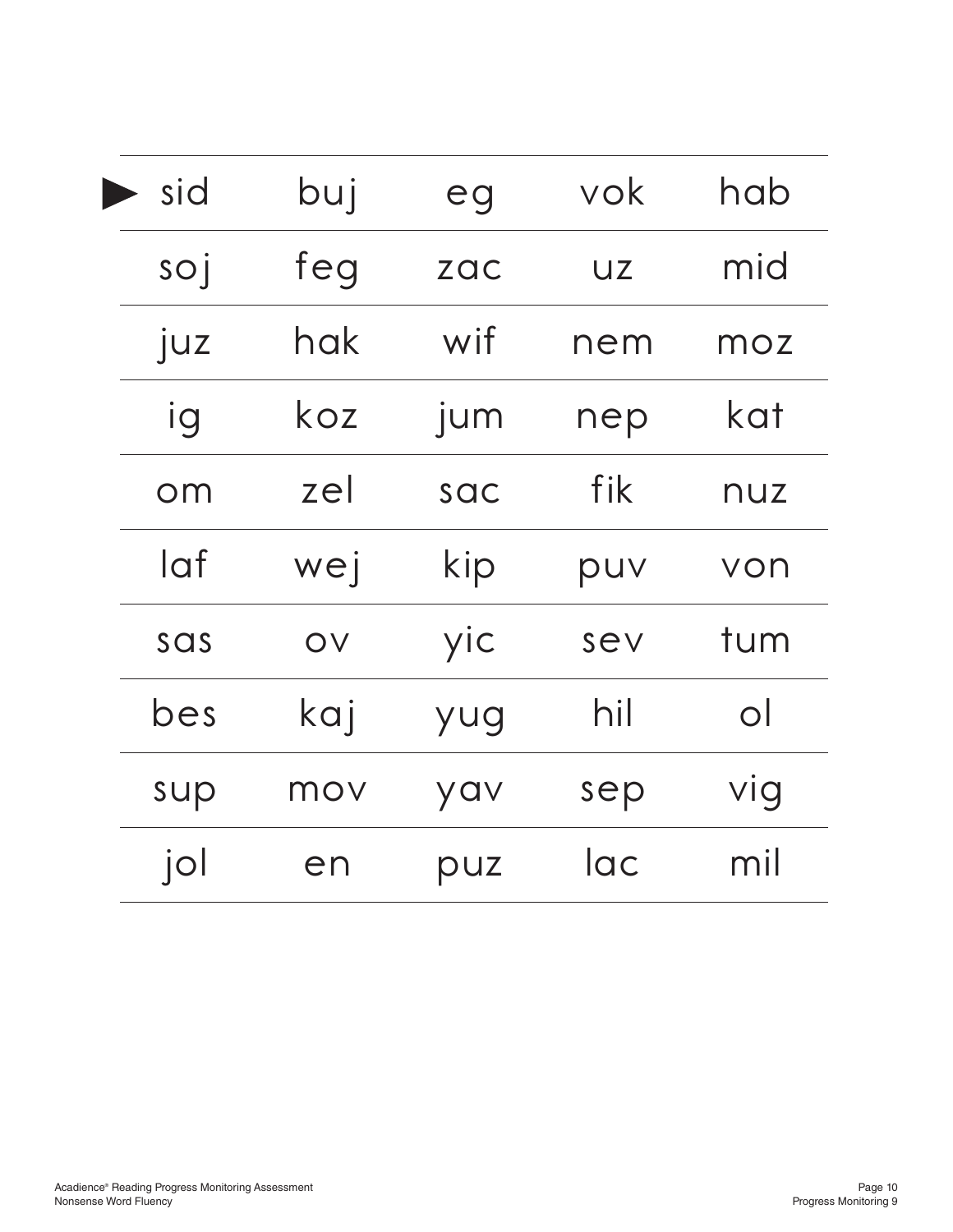| sen | nuv          | ip  | wat     | nok |
|-----|--------------|-----|---------|-----|
| nav | pum          | ved | $i\vee$ | fof |
| ziz | tol          | zan | duf     | nev |
| ut  | moj          | jeb | tis     | mas |
| al  | jun          | nek | fol     | piv |
| hom | jij          | kaf | dez     | yup |
| sof | $\mathbf{i}$ | jul | taj     | hef |
| kem | hoz          | zim | sak     | un  |
| lus | rej          | yoj | ral     | zis |
| yab | op           | pij | sel     | tun |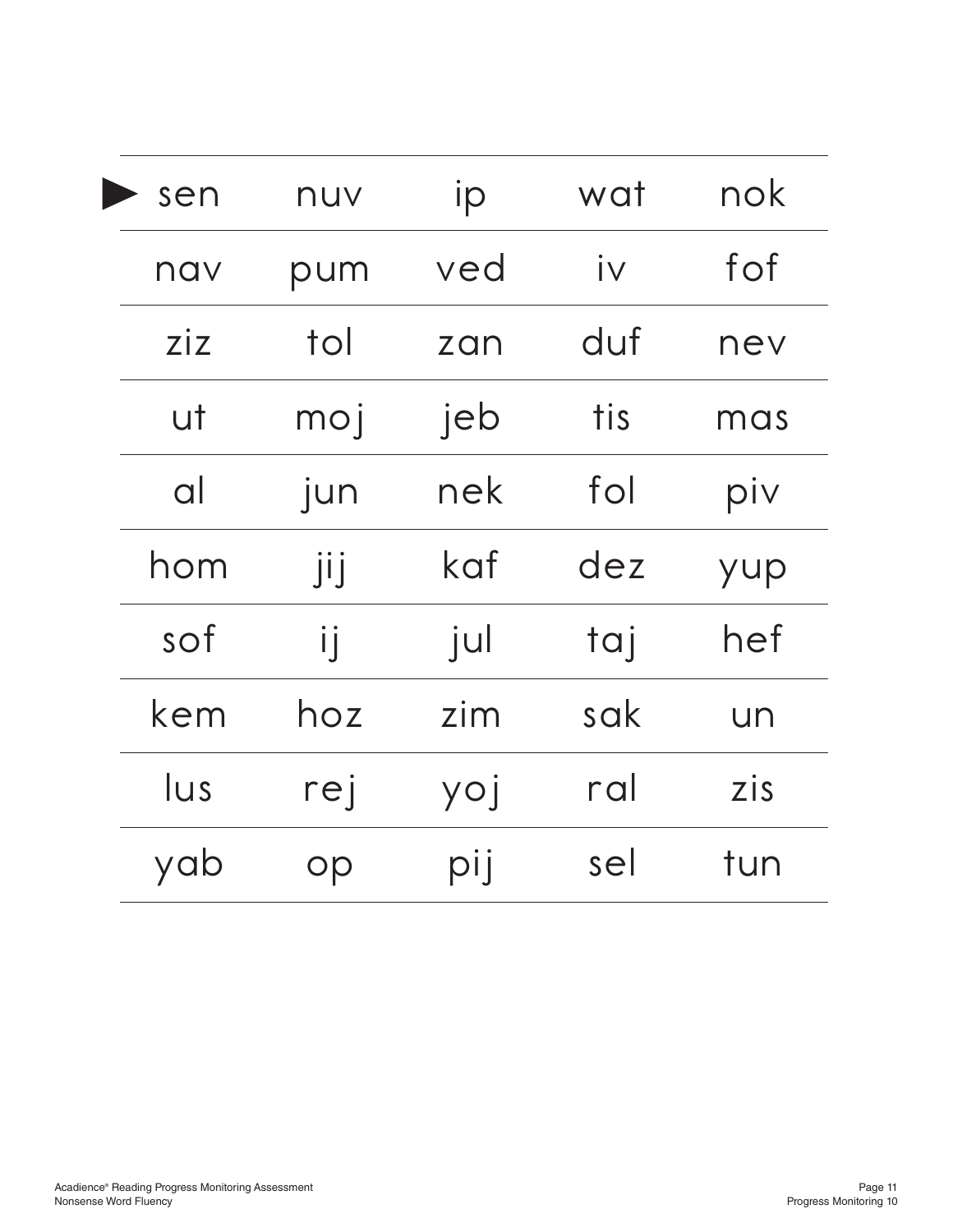| pip<br>$\blacktriangleright$ | duv       | ak  | wot      | lep |
|------------------------------|-----------|-----|----------|-----|
| fuz                          | mek       | yig | $\alpha$ | nof |
| yuv                          | kot       | yep | sim      | laj |
| ec                           | nov       | yag | tup      | dib |
| uk                           | yek       | hob | bik      | sav |
| dof                          | zaz       | del | hiz      | jub |
| bod                          | <b>QV</b> | zed | kiz      | dul |
| fem                          | foz       | yal | lis      | ul  |
| bem                          | pav       | yiv | num      | vom |
| yis                          | ap        | tez | buf      | pos |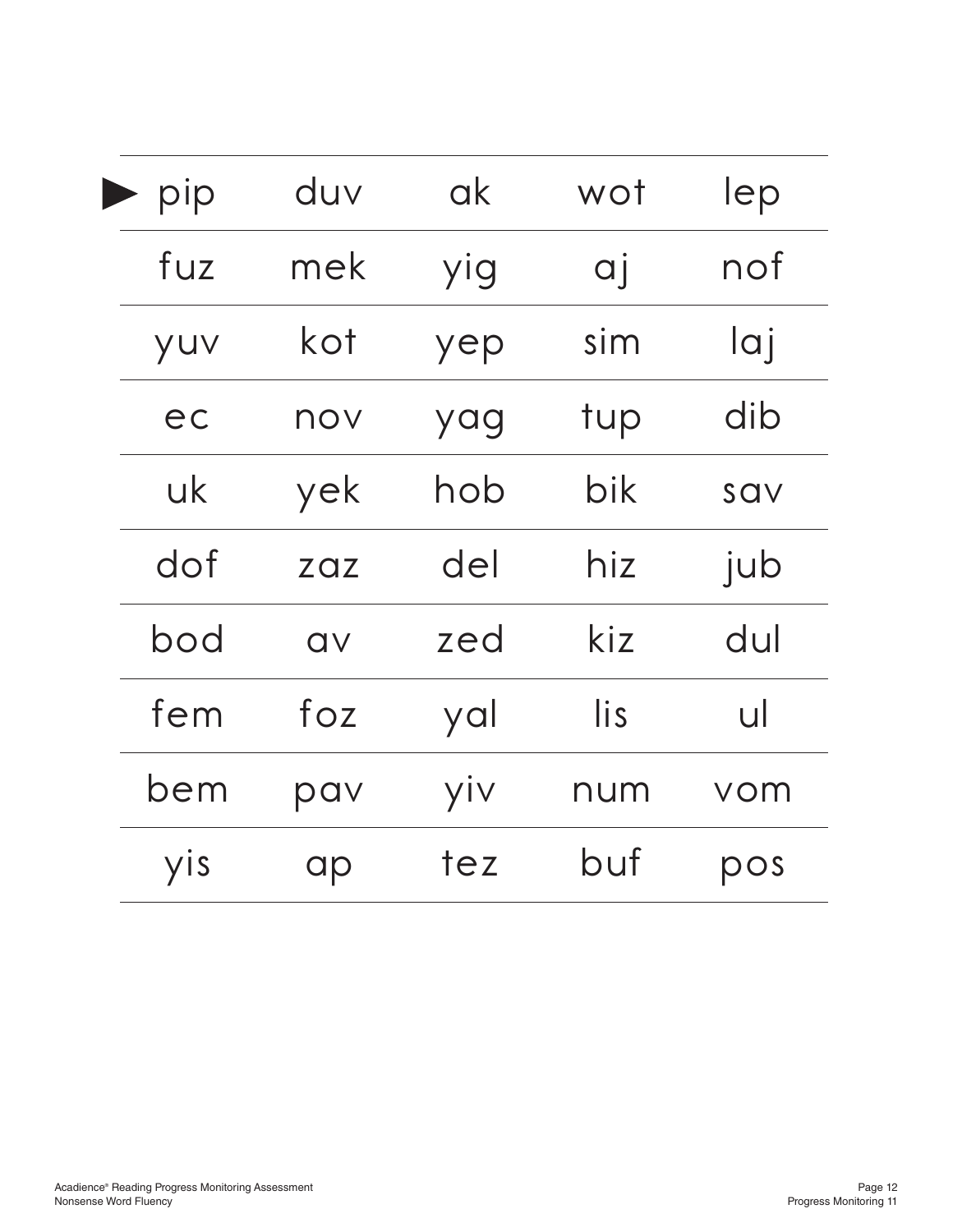| nid<br>$\blacktriangleright$ | tev | ab         | wug     | lon        |
|------------------------------|-----|------------|---------|------------|
| boz                          | bak | <b>ZUS</b> | $i\vee$ | nes        |
| <b>ZUZ</b>                   | lif | yob        | nec     | kaj        |
| ek                           | bov | yaf        | dup     | mib        |
| od                           | jef | mif        | fas     | kuj        |
| bab                          | yov | bub        | fiz     | vec        |
| sed                          | OV  | wuf        | daj     | rit        |
| dak                          | loj | wum        | kic     | $\epsilon$ |
| fac                          | lev | juj        | hig     | yon        |
| jep                          | OC  | lij        | dal     | lul        |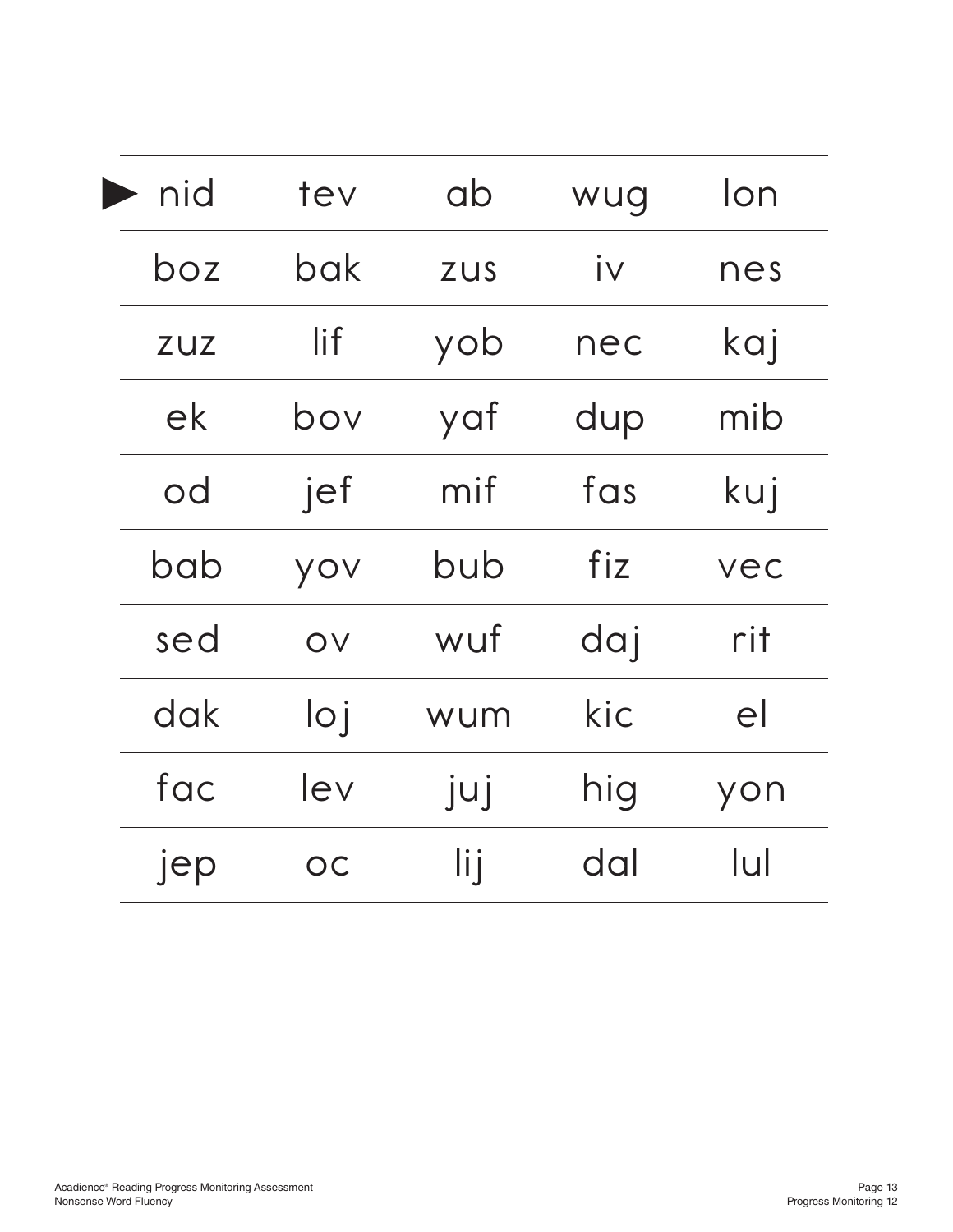| nug | bej        | $\overline{\mathsf{O}}$ | zam | sig |
|-----|------------|-------------------------|-----|-----|
| kiv | som        | ven                     | UZ  | kad |
| VOZ | fet        | jud                     | mal | riv |
| im  | sev        | zop                     | tud | raf |
| ud  | jel        | pic                     | nac | boj |
| fil | <b>WOZ</b> | pas                     | suj | zeg |
| pol | <b>QV</b>  | vip                     | buv | sef |
| rec | biv        | yom                     | fud | ac  |
| kak | dov        | zej                     | nul | yik |
| vek | af         | nij                     | sot | mul |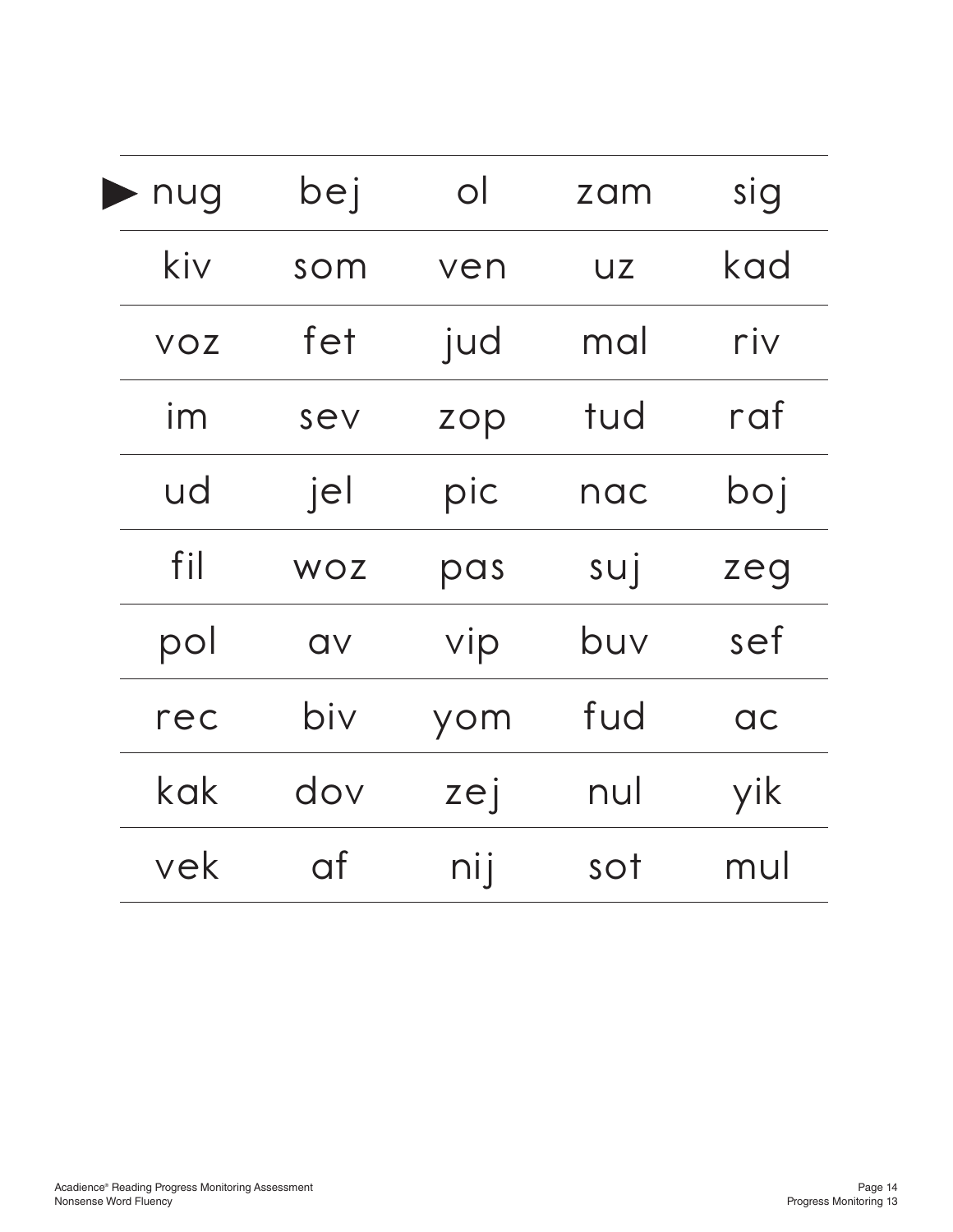| mab        | SOZ | <b>UC</b> | wec            | ric |
|------------|-----|-----------|----------------|-----|
| <b>SUZ</b> | nic | veb       | $\overline{q}$ | moc |
| <b>jiv</b> | sul | wep       | poc            | tav |
| ob         | may | zud       | leb            | bif |
| eg         | jup | dob       | lic            | dav |
| bip        | wev | nal       | foj            | juk |
| pob        | UV  | yad       | biz            | tef |
| lok        | kav | yul       | pem            | ik  |
| tik        | hov | wez       | hud            | wak |
| wek        | um  | fav       | fos            | ril |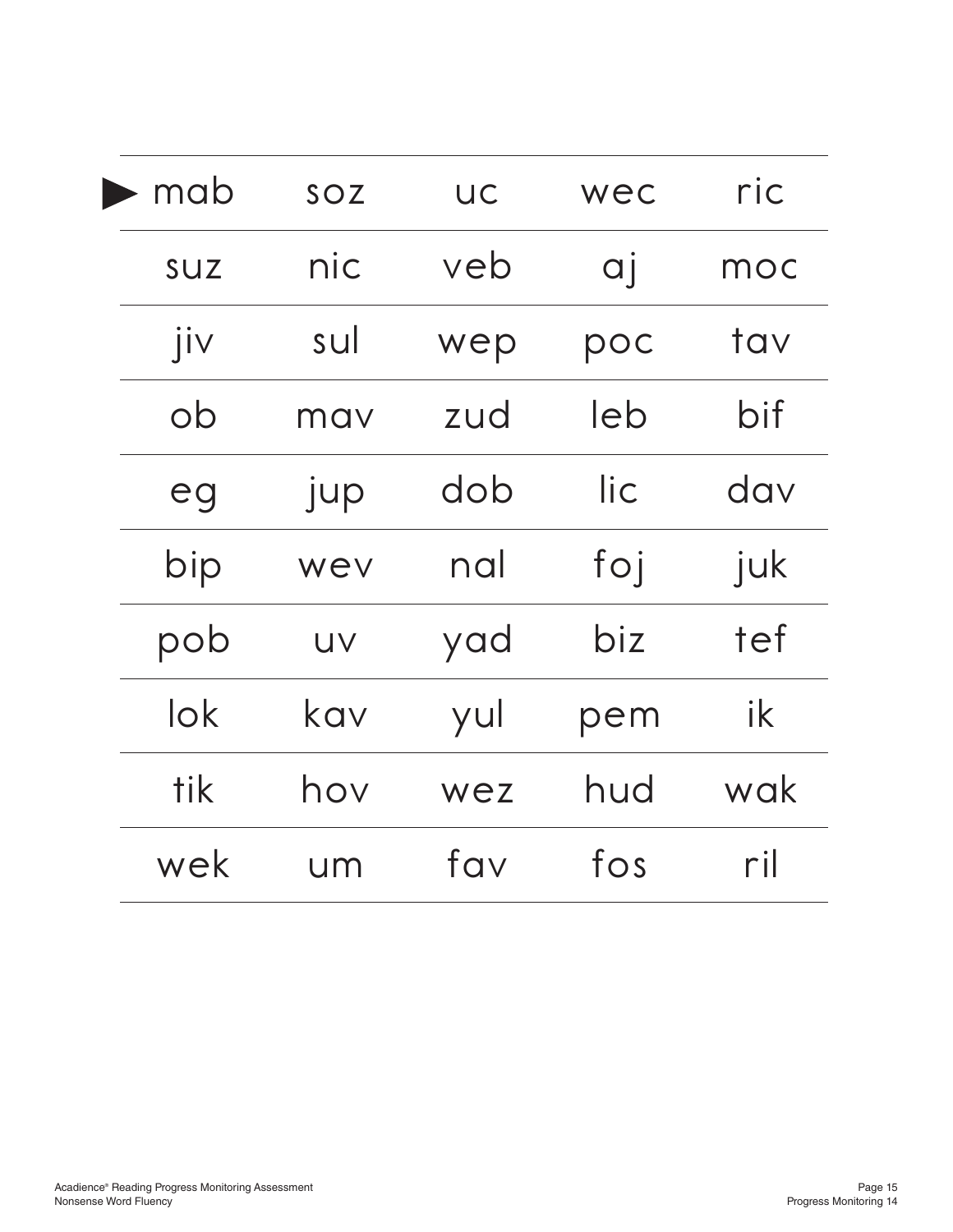| tok<br>$\blacktriangleright$ | tiz           | ep         | vaf            | dut |
|------------------------------|---------------|------------|----------------|-----|
| hej                          | sim           | <b>ZUC</b> | $\overline{d}$ | kos |
| vev                          | kan           | wuk        | fon            | dij |
| ig                           | paj           | jok        | fel            | kup |
| es                           | wil           | mag        | tob            | kuz |
| pab                          | yev           | SOS        | huj            | zif |
| lat                          | $\mathsf{ii}$ | wef        | fov            | buk |
| pel                          | siv           | zaf        | nos            | Uf  |
|                              |               |            |                |     |
| hod                          | buj           | yiz        | ren            | wan |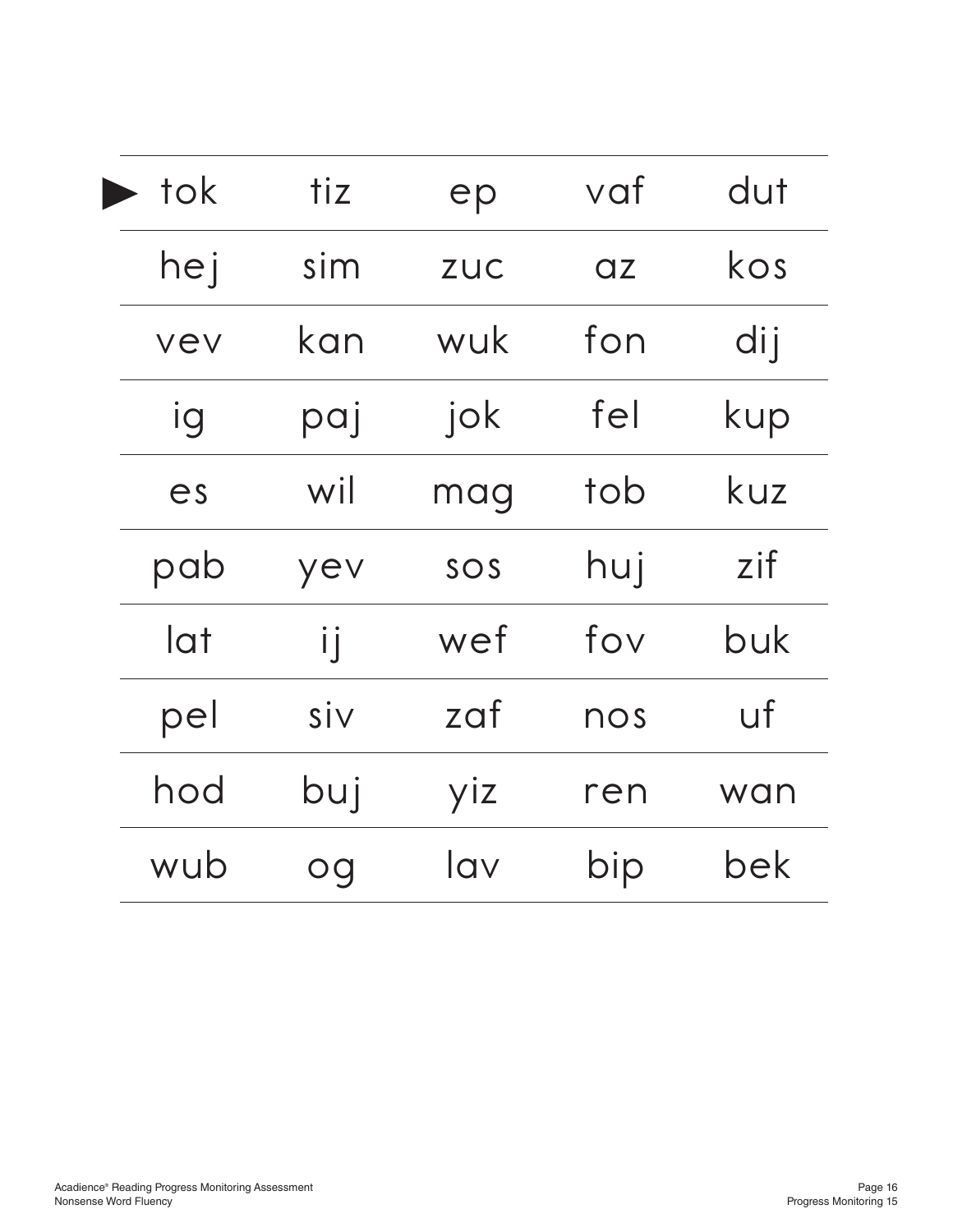| tik        | tev            | 0t  | wak | rul |
|------------|----------------|-----|-----|-----|
| poj        | tig            | yad | uj  | feb |
| <b>WUZ</b> | hoc            | yil | taf | dev |
| eb         | sij            | wol | nan | kud |
| em         | vup            | fap | fid | moz |
| dit        | joz            | dem | taj | wup |
| tuk        | $\overline{O}$ | jed | mij | nak |
| mok        | kev            | vab | luk | id  |
| fif        | kez            | WUV | nom | yas |
| jod        | ug             | hiv | kef | bap |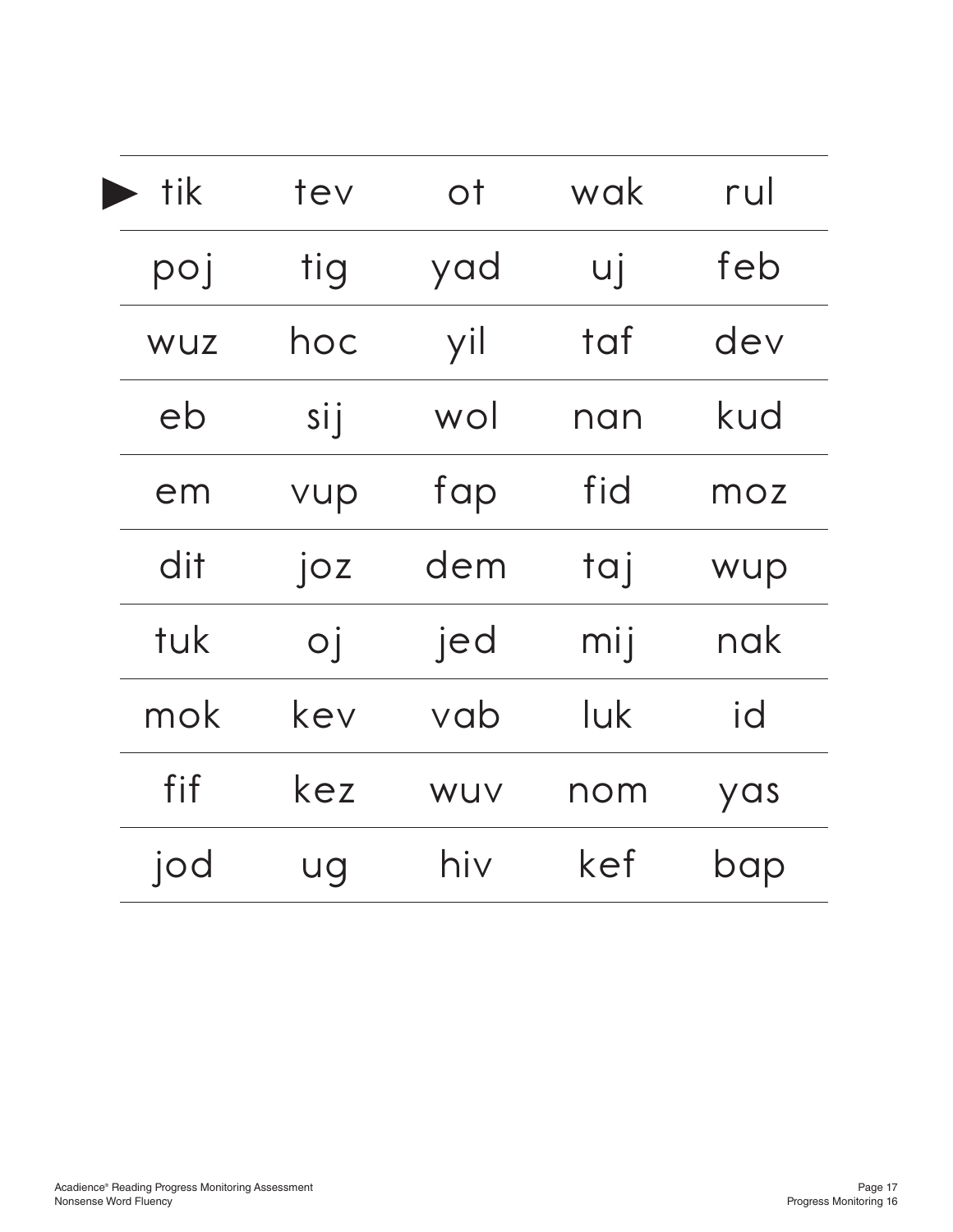| kap | tuz        | ib                     | yel         | rof |
|-----|------------|------------------------|-------------|-----|
| naj | bul        | yog                    | $i\vee$     | fef |
| yov | huk        | $v$ il                 | rac         | lej |
| ag  | liv        | $\overline{) \circ s}$ | tes         | hup |
| OS  | zas        | tis                    | nuk         | rev |
|     |            |                        |             |     |
| pog | <b>VUV</b> | dap                    | tez         | wis |
| daf | ev         | zul                    | foz         | til |
| kop | $s$ aj     | zif                    | hul         | ef  |
| rek | raj        | zuj                    | $\Gamma$ OS | zim |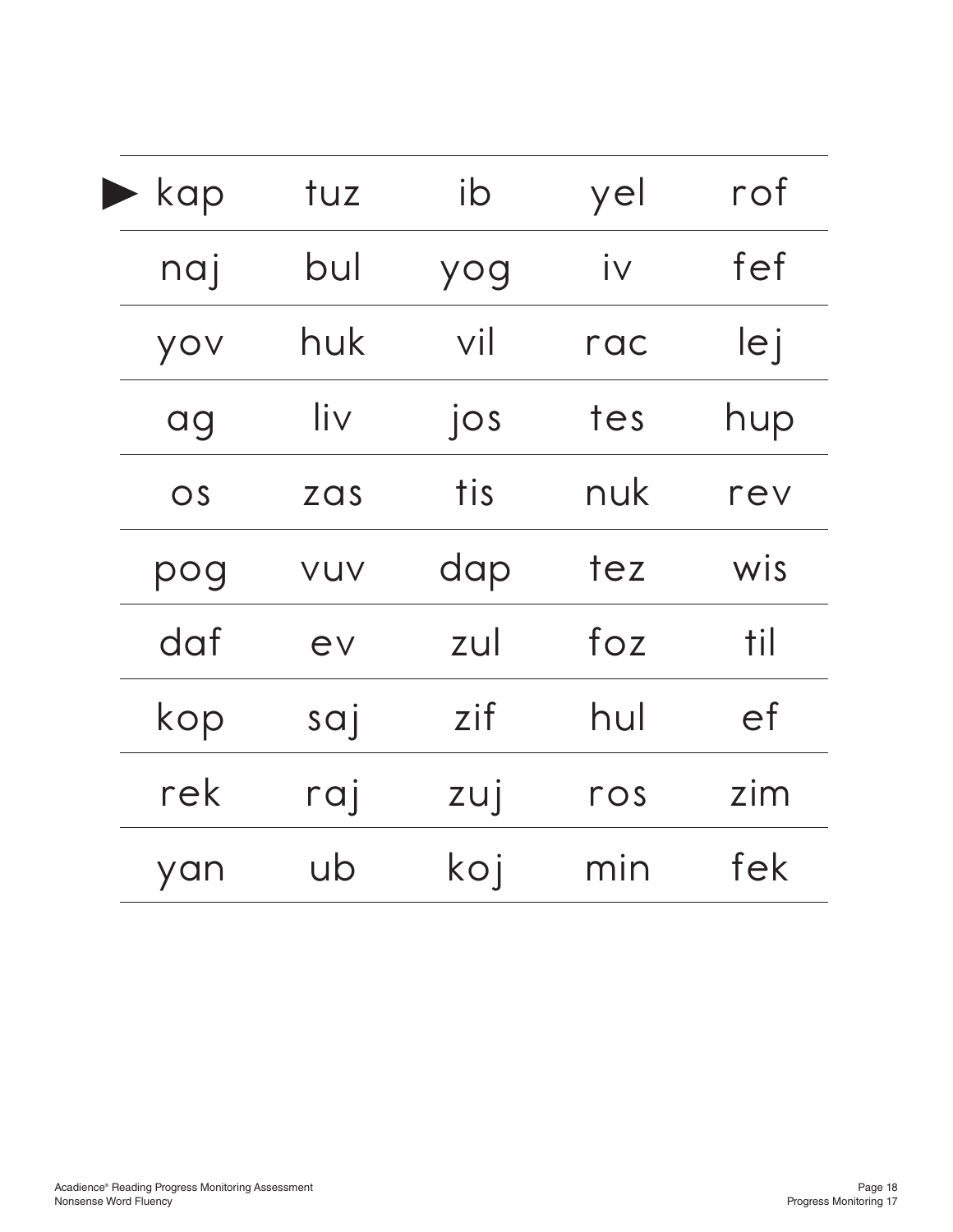| kot<br>$\blacktriangleright$ | nez            | uf  | val | hib                     |
|------------------------------|----------------|-----|-----|-------------------------|
| nav                          | tel            | wif | OV  | hup                     |
| yuv                          | kik            | zep | nan | $\overline{\text{lov}}$ |
| em                           | miz            | wod | rud | kak                     |
| og                           | yus            | mak | teg | <u>tij</u>              |
|                              |                |     |     |                         |
| tid                          | VOZ            | fum | bav | yed                     |
| luf                          | $\overline{a}$ | yib | hoz | pef                     |
| nom                          | SUV            | jek | dat | ic                      |
| rab                          | <b>SUZ</b>     | vez | bos | yil                     |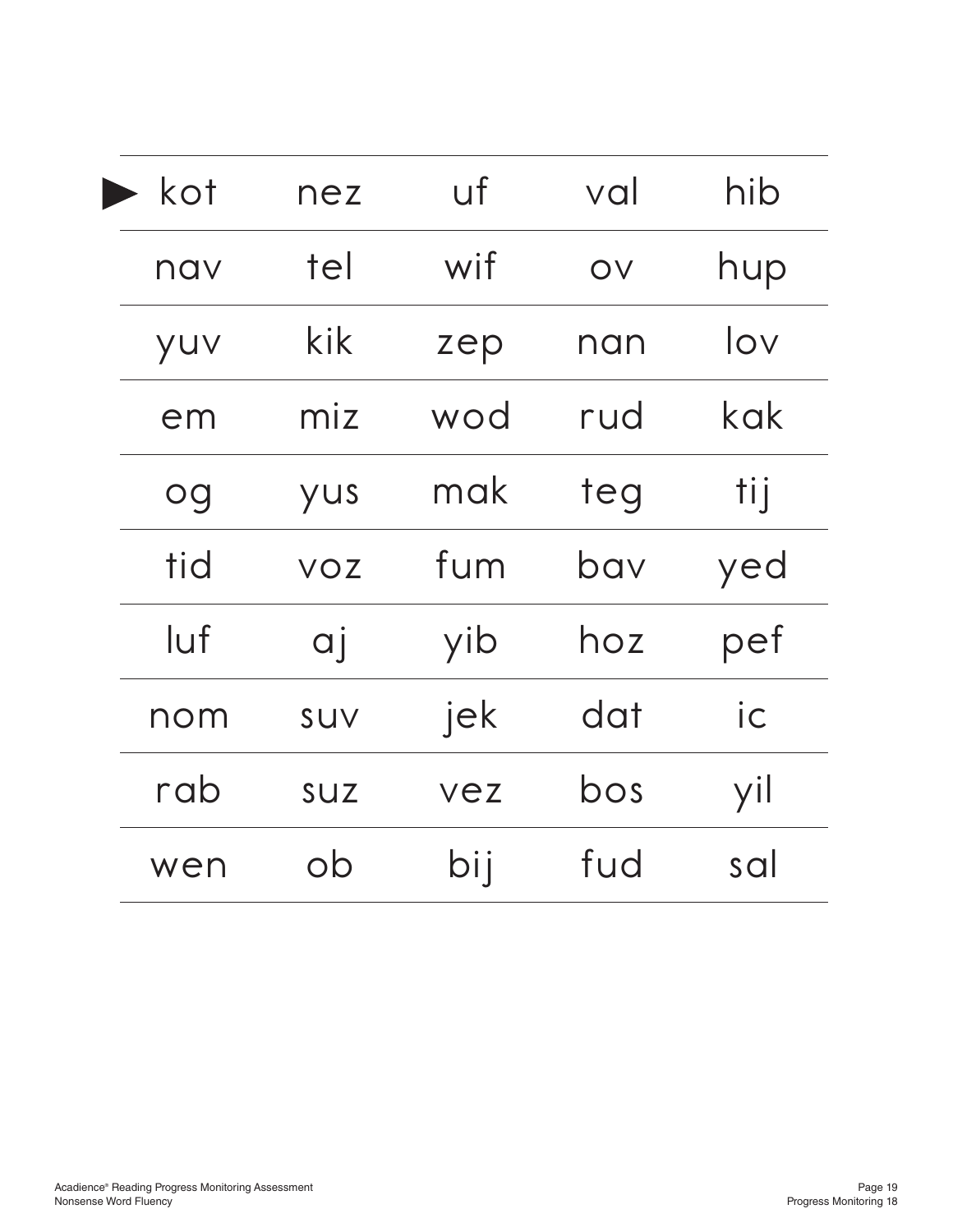| kup | tej            | ab  | <b>WOC</b>            | fis |
|-----|----------------|-----|-----------------------|-----|
| huv | non            | zed | $\mathbf{i}$          | sak |
| ZQV | reb            | yol | pik                   | luj |
| ac  | pez            | zuf | bik                   | mog |
| ec  | wuf            | nog | dak                   | siz |
| rep | yuz            | fol | rav                   | jik |
| bef | $\overline{O}$ | zil | fuz                   | faf |
| mos | fez            | vis | pag                   | um  |
| tak | buv            | woj | hin                   | vec |
| vep | od             | fuj | $\mathop{\text{iii}}$ | laf |